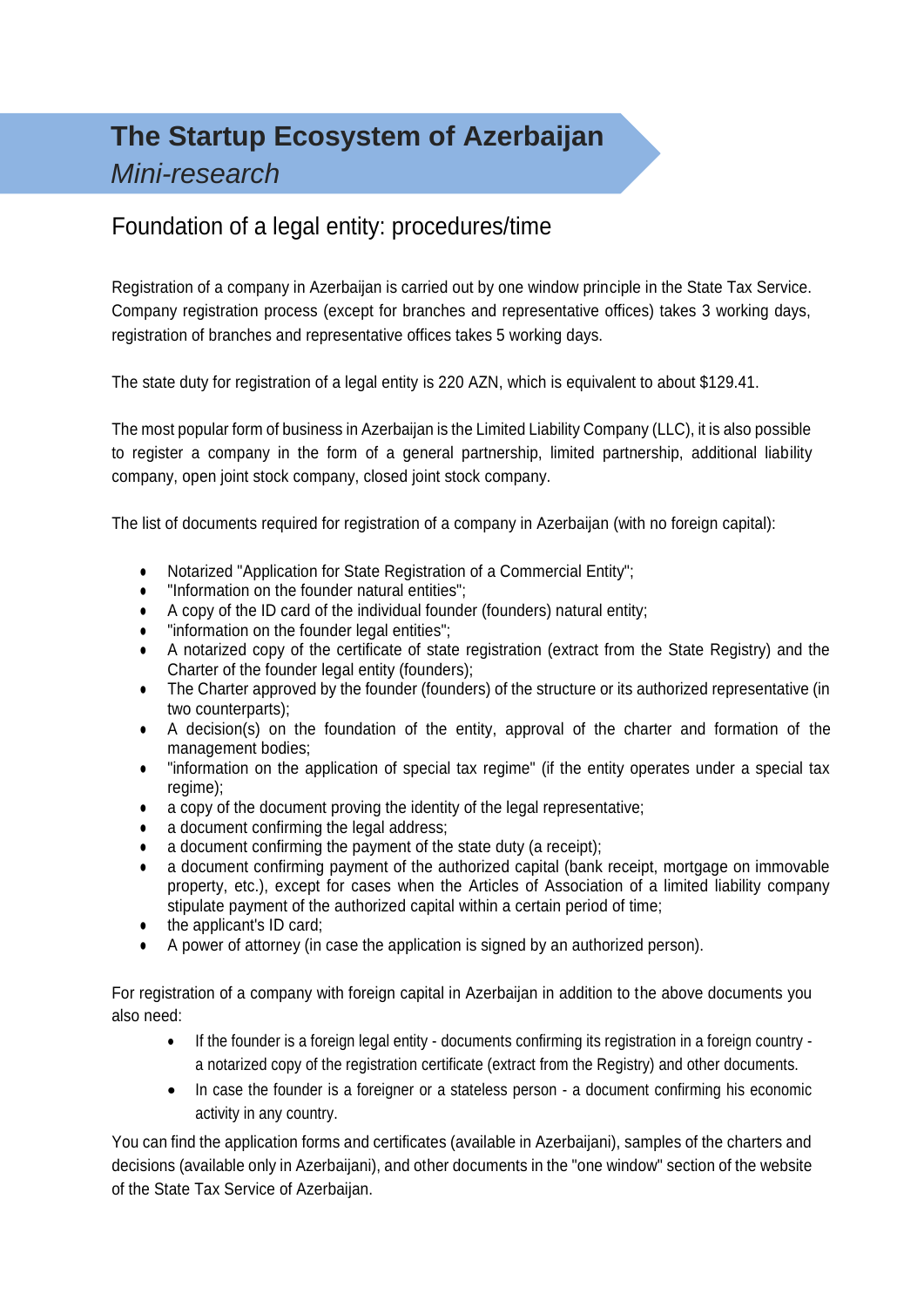If the type of activity of the company requires a license and necessary permits, they can be obtained within 15 days through the Portal of Licenses and Permits.

After completing registration, the company can obtain a mobile signature (ASAN Imza), a corporate seal, open a bank account (this requires submitting a copy of the tax certificate to the selected bank via the etax system), register the labour contract of the legal representative (director) in the state Registry of labour contract notices.

#### *For information only*

*Asan İmza (Mobile ID) is a mobile electronic identity card in Azerbaijan, which can be used when using electronic services and verifying digital signature. Asan İmza allows you to perform all available electronic actions. In fact, it is a SIM card for a cell phone, which contains electronic certificates, with similar functions to those of an ID card. With Asan İmza, the company owner can confirm his identity and sign documents with a digital signature. You can find out how to get a mobile signature [here.](https://asanimza.az/asan-imza-ru/2014/how-to-activate-asan-imza-3/)*

### Corporate taxation in Azerbaijan

Taxes for legal entities in Azerbaijan:

- 1. Corporate tax 20%.
- 2. VAT 18%. Companies with annual turnover of more than 150.000 AZN should be registered as payers of VAT only.
- 3. Excises. Excises are paid at the rates approved by the Cabinet of Ministers.
- 4. Property tax 1% of the average net book value of fixed assets.
- 5. Land tax 0.6 manat per 1 conditional point. Their total amount depends on the area of the plot, its location and purpose.
- 6. Road tax. It is levied on foreign vehicles when crossing the customs points and on producers of gasoline, fuel and liquefied gas. In the first case the rate depends on the engine power and the term of the vehicle's stay in the territory of the state. In the second case it is determined on the basis of the wholesale or customs value of the products.
- 7. Trade tax. It is calculated depending on the wholesale value of resources and minerals. The highest rate is set for oil and gas sector enterprises - 26% of the wholesale cost per cubic meter.
- 8. Tax under the simplified taxation system. It is possible only for enterprises whose annual volume of taxable operations does not exceed 120,000 AZN. There is a rate of 4% of gross revenue in Baku and 2% in other regions.

You can use calculators to calculate some taxes and deductions on the website of the State Tax Service.

### List of departments for registration of legal entities

The registration authority in Azerbaijan is the State Tax Service of Azerbaijan. List of departments:

State Tax Service of the Nakhchivan Autonomous Republic Address: A. Aliyev str., AZ 7000, Nakhchivan

Main department of the National Revenue of State Tax Service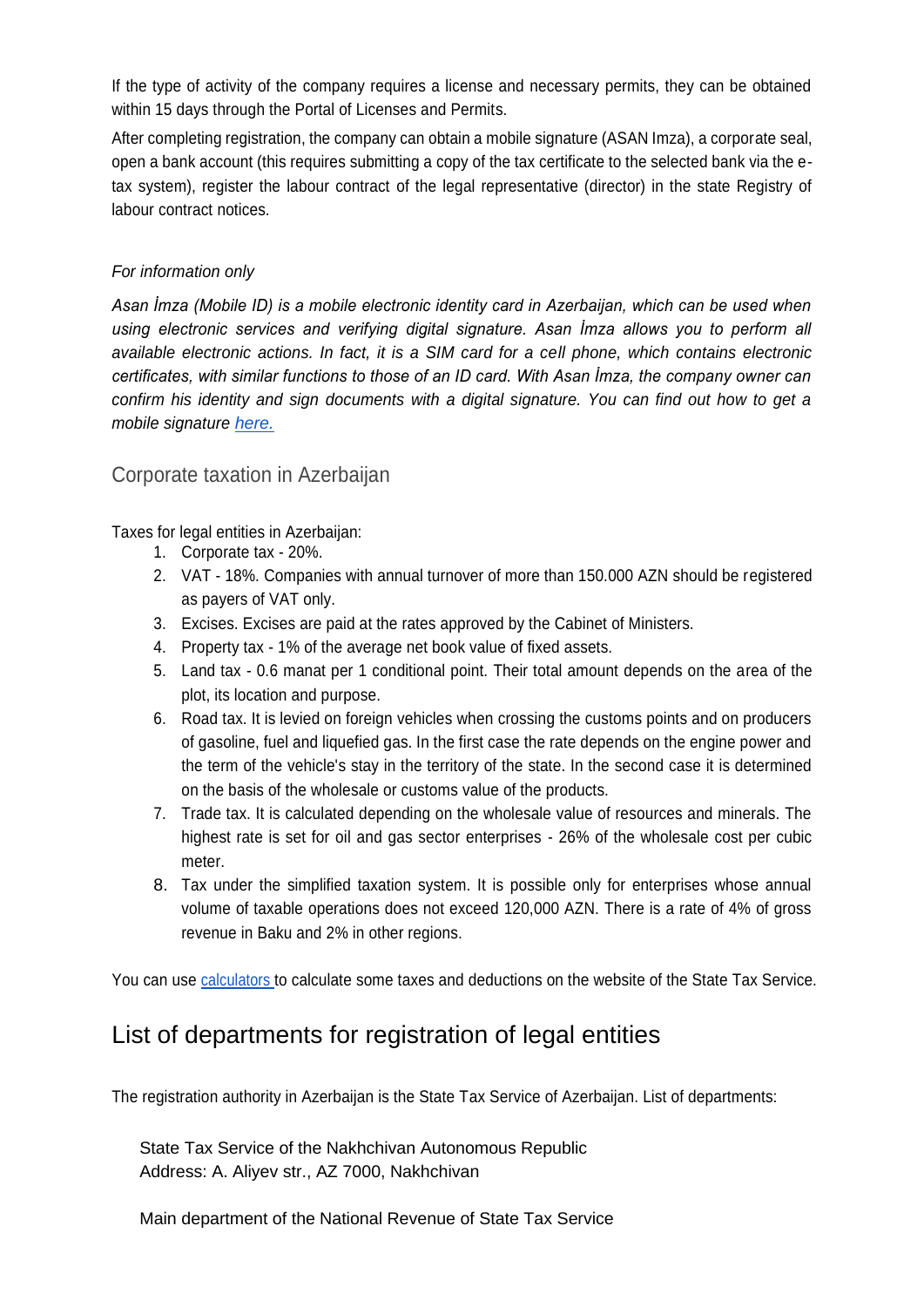Address: 105 Heydar Aliyev Avenue, Baku, AZ 1029

Main Territorial Tax Administration No.2 Address: 2, Kulieva str., 44th quarter, Sumgait, AZ 5001

Territorial Tax Department # 3 Address: Yeni korpu, 1, AZ 4000, Guba

Territorial Tax Department # 4 Address: 118 km of Baku-Gazakh highway,AZ 5600, Shamakhi

Territorial Tax Department # 5 Address: 14, G.Shykhbala oglu str., AZ 1812, Shirvan

Main Territorial Tax Department No 6 Address: 97A, Zarifa Alieva str., AZ 4200, Lankaran

Territorial Tax Department # 8 Address: SMD-42 settlement, AZ 1200, Beylagan

Territorial Tax Department # 9 Address: 112A Ali Karim str., AZ 2300, Geychay

Territorial Tax Department #10 Address: 1 Ismail Bey Gutgashinli St., Gabala, AZ 3600

Main Territorial Tax Department # 11 Address: 14 Nizami str.,AZ 6600, Yevlakh

Main Territorial Taxation Department No. 12 Address: 87 Shah Ismail Khatai ave., Ganja, AZ 2003

Territorial Tax Department #13 Address: 1 Nizami str., Zagatala town, AZ 6200

Territorial Tax Department # 14 Address: 5 Heydar Aliyev ave.

In 2019, the option of online business registration through the website of the registration authority was developed. The procedure takes about 20 minutes.

### Opening a bank account, foreign exchange operations, a brief description of the processes

Documents required to open a company account in a bank of Azerbaijan: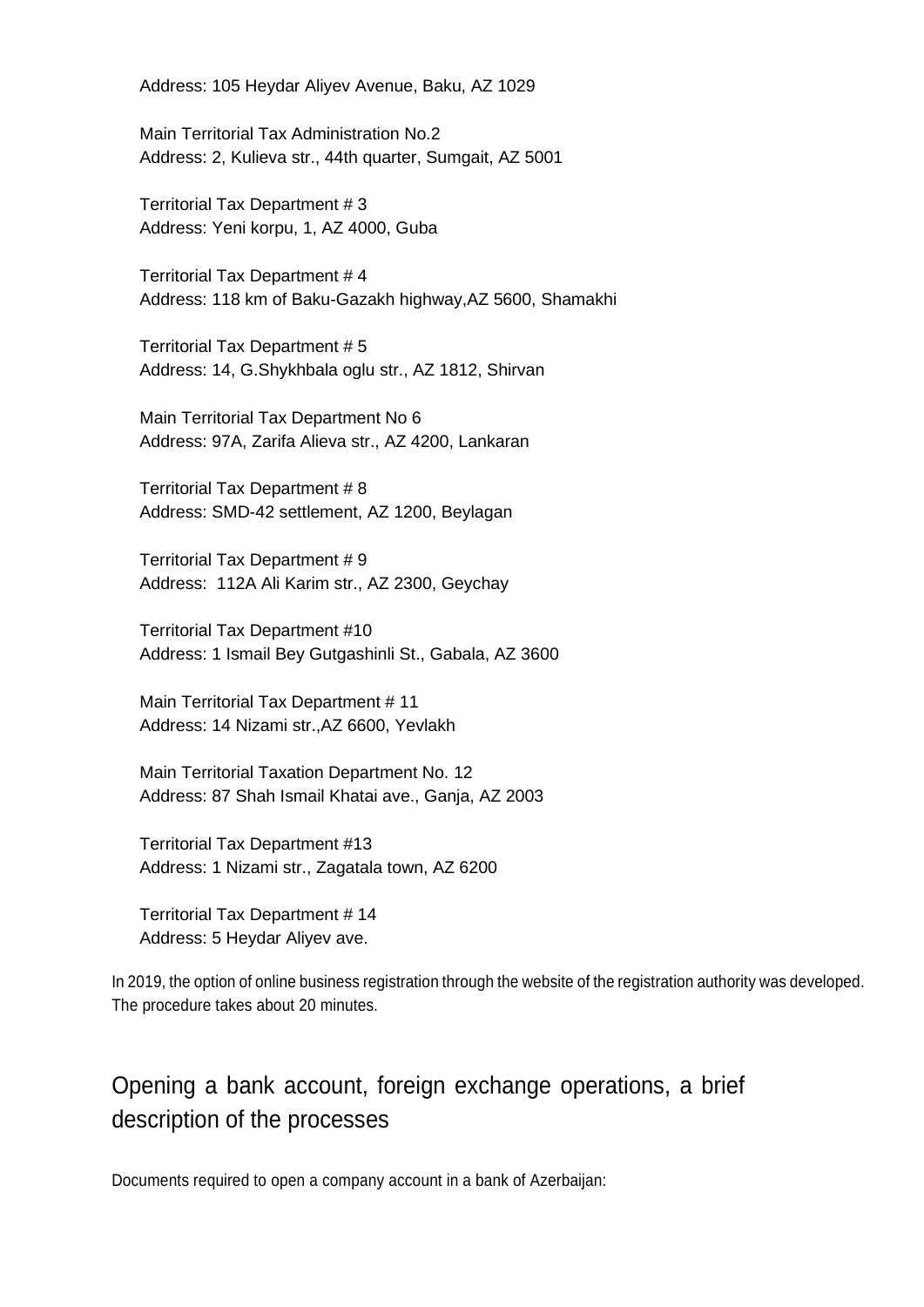- An application;
- A notarized copy of the charter of the organization;
- A notarized copy of the certificate of state registration;
- A notarized copy of the certificate of registration of the commercial legal entity;
- original of the duplicate certificate issued by the tax authority (in the name of the bank -
- valid for 10 days);
- Signature and seal sample sheet (notarized);
- A copy of the decision ( the identity of which with the original is certified by the legal entity) on appointing the persons mentioned in the signature sample sheet to the positions; if the position of chief accountant is not stipulated in the staff list, it is necessary to have the respective letter addressed to the Bank in this regard or a note in the signatures and seals sample sheet;
- A copy of the founder's identity card;
- Copies of IDs of the persons mentioned in the signature samples;
- FATCA-compliant self-assessment questionnaire.

Banks of Azberaijan:

| <b>AccessBank</b>               | <b>AFB Bank</b>                     |
|---------------------------------|-------------------------------------|
| Международный Банк Азербайджана | Промышленный Банк Азербайджана      |
| <b>Bank Avrasiya</b>            | Bank VTB(Азербайджан)               |
| Expressbank                     | Günay Bank                          |
| <b>XalqBank</b>                 | Naxçıvanbank                        |
| <b>PASABank</b>                 | <b>Bank Silk Way (Premium Bank)</b> |
| <b>TuranBank</b>                | <b>KB Unibank</b>                   |
| Yapı Kredi Bank Азербайджан     | Ziraat Bank Азербайджан             |

### Internet business regulation, e-commerce

The e-commerce field in Azerbaijan is in its development stage. There are two dominant areas of Internet commerce: B2B and B2C. An obstacle to the development of e-commerce in Azerbaijan is that a significant part of the population prefers to pay in cash.

According to data by the beginning of 2020, about 200 online stores operated in Azerbaijan, whereas at the same time, about 90% of local consumers prefer to buy goods and services outside the country via websites such as Ebay, Amazon, Alibaba, Aliexpress.

A well known B2B e-commerce site in the country is the state portal Azexport. Other e-commerce portals include:

[konttakt.az](https://kontakt.az/) – Marketplace of electronics (mobile and desktop phones, televisions, tablets, computers and office equipment, cameras, camcorders, audio and video equipment) and household appliances in Azerbaijan;

[Tap.az](https://ru.tap.az/) – site for private announcements in Azerbaijan;

[Turbo.az](https://ru.turbo.az/) - car buying and selling

[Bermud.az](https://bermud.az/ru/) – online store of electronics and household appliances;

[Bina.az](https://ru.bina.az/) – real estate buying and selling.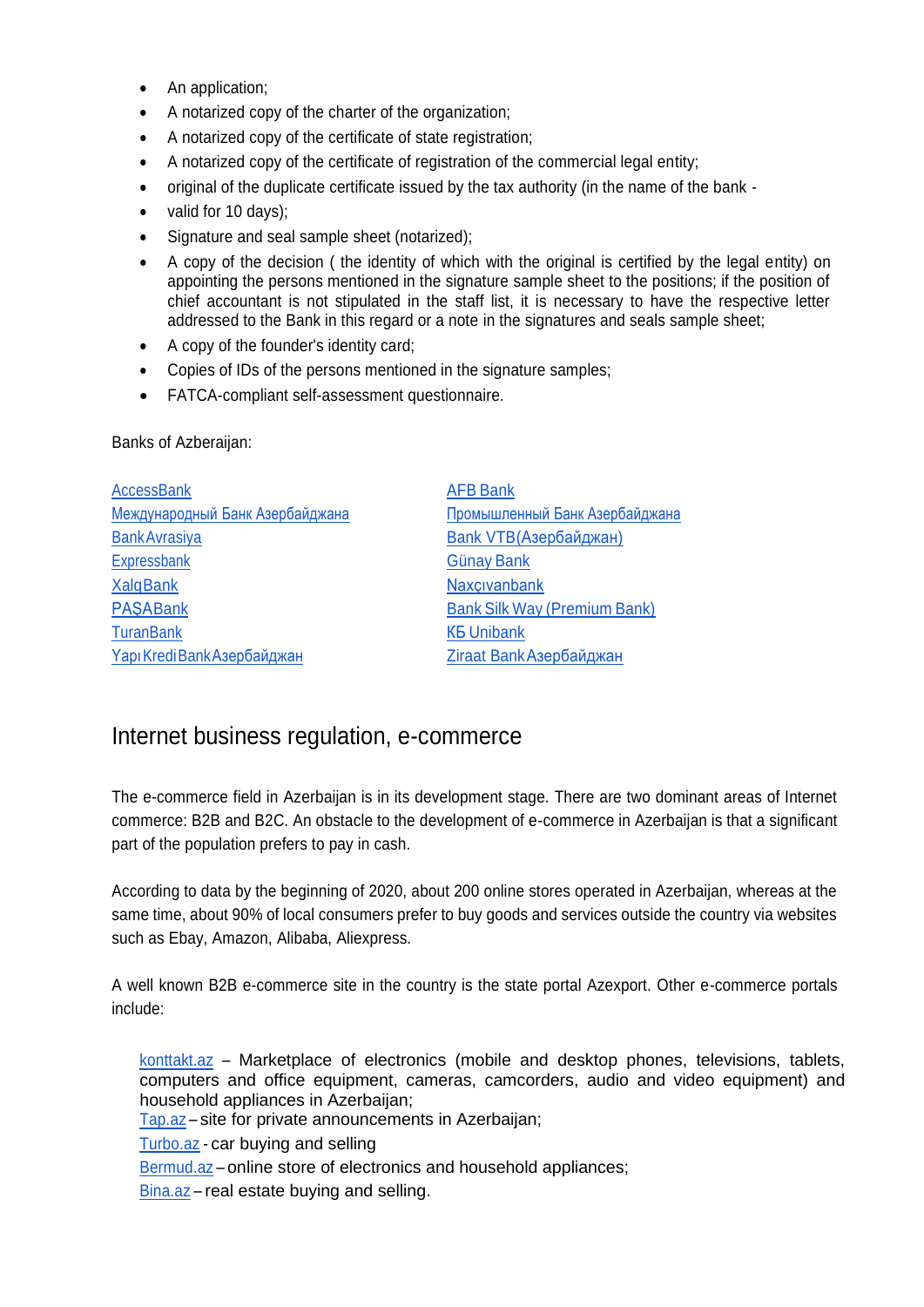A significant role in the development of e-commerce in Azerbaijan was played by the creation of the Digital Trade Hub. The Digital Trade Hub of Azerbaijan is an e-commerce platform where electronic transactions are legally valid, and the registration procedure for participants on the portal is verified by the state using the Registry of legal entities.

After obtaining an electronic signature, the Digital Trade Hub enables non-residents of Azerbaijan to carry out operations to open companies and bank accounts, hire employees, as well as carry out export-import operations.

State program of e-Residence (electronic residence) and m-Residence (mobile residence) is being implemented in Azerbaijan, allowing businessmen from all over the world to establish and manage their business in Azerbaijan, using all cross-border electronic services of Digital Trade Hub (DTH).

To obtain e-Residency / Residency, it is necessary to obtain a so called e-identity. To do this, you need to apply through the Digital Trade Hub of Azerbaijan and pay the fee. At the moment, due to Covid-19 and restrictions in the operation of Azerbaijani diplomatic missions and consulates, acceptance of applications for m-Residency is temporarily suspended.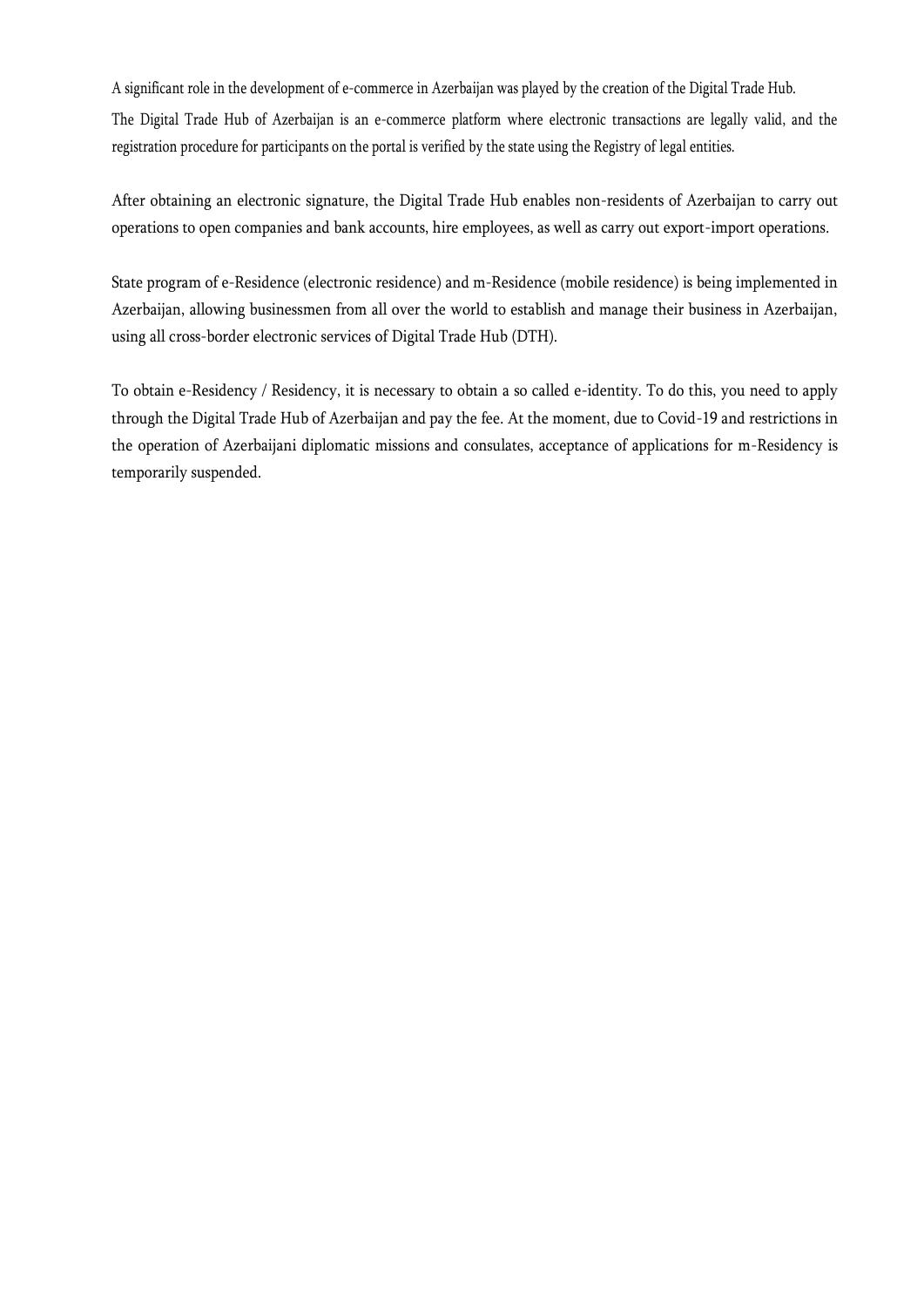### Programs that help startups from other countries obtain grants

Foreign startups can become participants of the Virtual Residency Program of INNOLAND. Virtual residents get access to all of the organizer's events, the opportunity to participate in "ASAN Learning" workshops, free access to the e-OFFİCE financial reporting platform, and mentor support for their startups.

To become an INNOLAND Virtual Resident, you need to fill out a registration form and send a presentation of your project. The duration of the Virtual Residency program is 12 months.

## IT recruiting and other services for finding highly qualified professionals

The list of active human resources and recruiting agencies in Azerbaijan.

**[Human](https://www.hcb.az/) Capital Baku (HCB)** –Recruiting company, provides services to find employees for businesses in a number of areas: from IT-specialists, marketers, sales managers, to specialists in the field of logistics, accountants, etc.

**[FK-DIPLOMAT LTD](http://www.diplomatbaku.com/)** – Recruiting company providing personnel recruitment services in the following areas: top management, finance and accounting, banking professionals, human resource management, manufacturing and engineering, construction and architecture, information technology, marketing and advertising, design and engineering, trade and sales, programming, etc.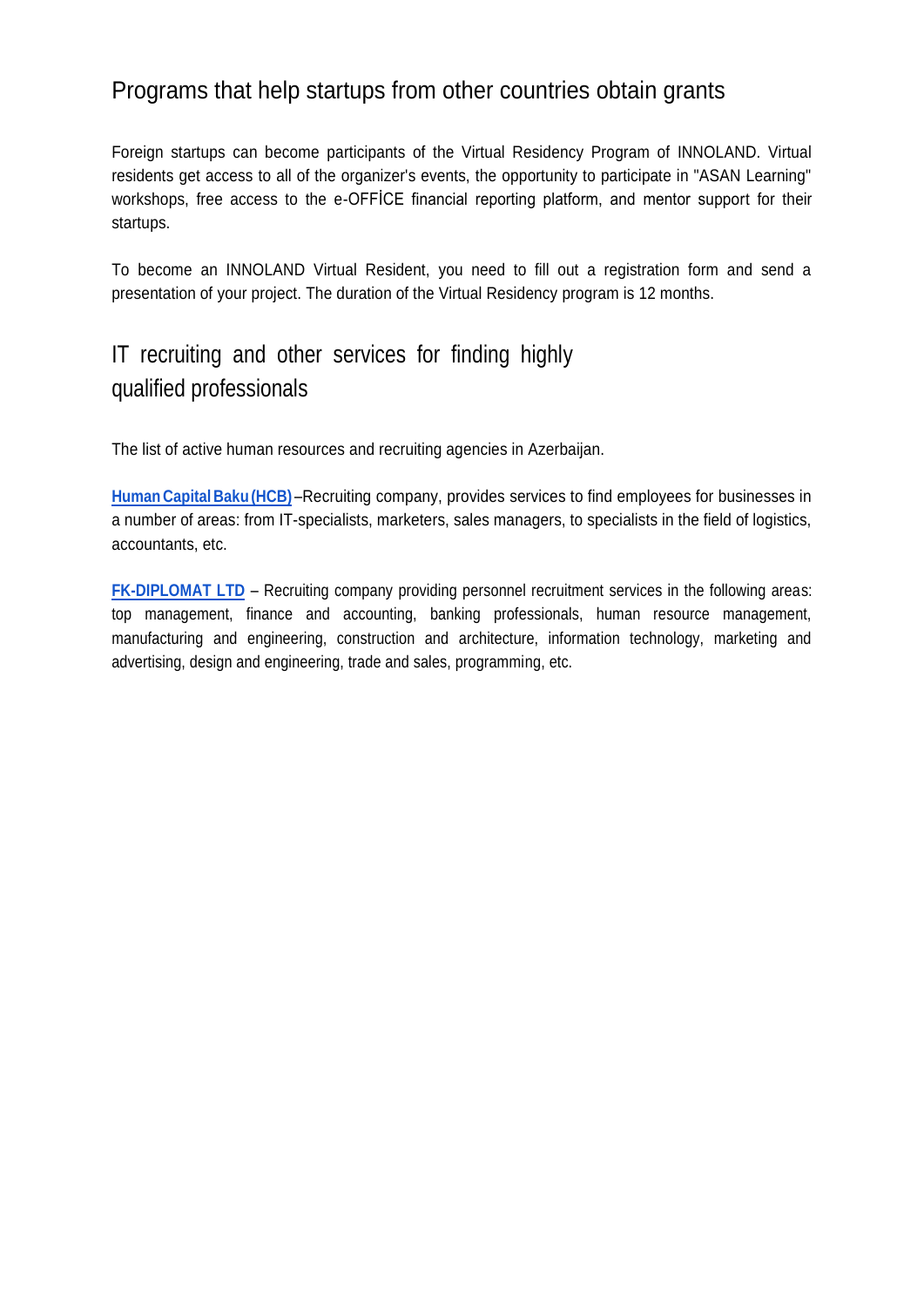**[Development Services Group](https://dsg.az/)** – consulting and recruiting company in Azerbaijan. **[HRC](http://hrcbaku.com/)** - A company providing recruiting and HR services in Azerbaijan. Portal **[Jooble](https://az.jooble.org/)** - a site where you can post a job and find the right specialist.

### Startup Acceleration Platforms in Azerbaijan

There are a number of organizations in Azerbaijan that help startups launch and develop their products.

**Incubator and accelarato[rINNOLAND](http://innoland.az/en)** the State Agency for Services to Citizens and Social Innovation under the President of Azerbaijan (ASAN). The incubation program lasts from 3 to 6 months and includes mentor support, networking, and the opportunity to use office space. The acceleration program lasts 3 months, during which startups develop their product and learn different practices covering all areas of business development.

**Accelaration program Azerbaijan [Innovation](https://azinnovationhouse.com/en) House**. It lasts 12 weeks and helps startups from Azerbaijan connect with Silicon Valley. The program was founded in February 2020 by INNOLAND.

**Program [of](http://icnextstep.com/the-incubation/)** incubation of **NEXT STEP [innovation](http://icnextstep.com/) center**. As part of the program, participants get access to coaching, create an MVP, and develop their own business model. The duration of the program is from 2 to 6 months. Projects that have completed the incubation program can apply for funding. You can apply for participation through the website of NEXT STEP innovation center.

**[Sup VC](https://sup.az/)** – acceleration program, which allows startups to grow and enter international markets. The duration of the program is 3 months. As part of the program, startups work on a product and prepare for a demo day.

**[FasterCapital](https://fastercapital.com/countries/azerbaijan.html)** – online incubator and accelerator in Azerbaijan, a division of the international incubator and accelerator of the same name. There is one startup participating in the acceleration program in Azerbaijan - the project [MedNot.](https://fastercapital.com/accelerated/mednot.html)

Incubator **[Park of the Advanced Technologies NANA](https://ameaytp.az/en/)**. The Fast Track Acceleration Program, developed by the High-Tech Park of the Ministry of Transport, Communications and High Technologies, was implemented in 2018. This is the first acceleration program in Azerbaijan implemented by a state structure.

Pre-acceleration (3 months) and pre-incubation (6 months) programs from the business incubator **[Barama](https://barama.az/) [Innovation&EntrepreneurshipCenter](https://barama.az/)**.

The incubator was created in 2009 and consists of an innovation laboratory, business incubation, entrepreneurship support and business solutions areas. Since 2019 Barama Innovation &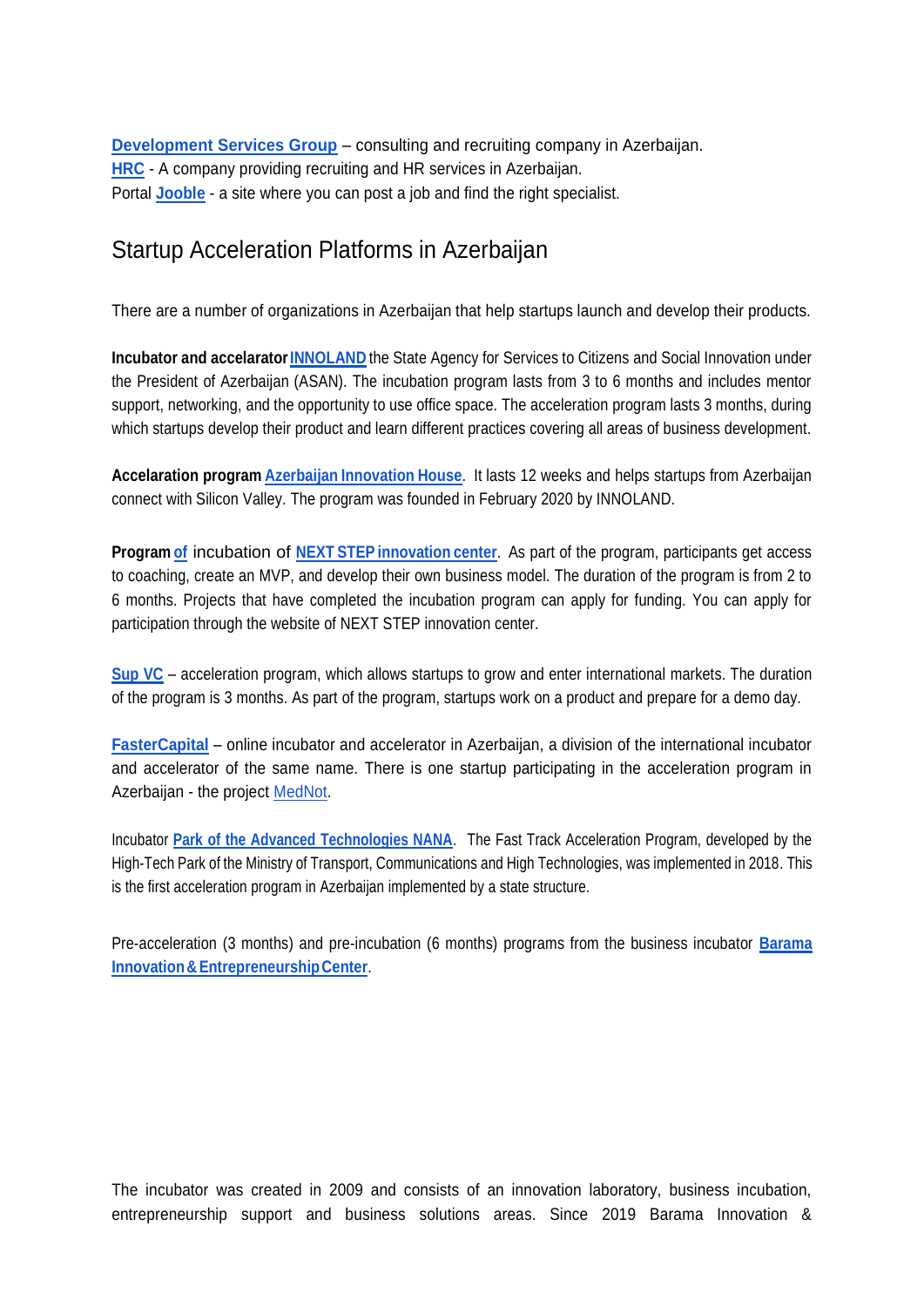Entrepreneurship Center is supported by the Innovation Agency of Azerbaijan.

#### *For information only*

*In October 2018, the High Tech Park of the Ministry of Transport, Communications and High Technologies signed a memorandum of cooperation with the startup accelerator AstroLabs from the UAE. The document provides for joint events, organization of meetings of startups operating in Azerbaijan with potential investors from Dubai, and ensuring access to the international market.*

*Events of acceleration program of Founder Institute are organized in Baku. Founder Institute is one of the world's largest accelerator for pre-seed startups with headquarters in Silicon Valley and branches in 90 countries.*

### General characteristics of Azerbaijan in terms of the development of startups and digital services

Government agencies and organizations that contribute to the development of the country's startup ecosystem

One of the key regulators of the startup sector in Azerbaijan is the Ministry of Transport, Communications and Advanced Technologies and the Agency for Innovation, created by the Ministry.

The Agency for Innovation assists entrepreneurs in acquiring modern technologies and technological solutions, supports scientific research of innovative orientation, encourages innovative projects (including startups) by financing them through grants, preferential loans, investments in the share capital.

Azerbaijan also has other structures in this area, influencing the development of startups and IT companies in the country.

High-Tech Research Center, aiming to attract advanced technologies to Azerbaijan and the development of knowledge-based industry in the country. The Center has state-of-the-art laboratories: a photometric laboratory, a biochemical nanotechnology laboratory, a carbon nanotechnology laboratory, an optical spectrometry laboratory, an electron microscopy laboratory (atomic force microscope (AFM), a scanning electron microscope (SEM)). In addition, the Clean room, where high-tech products are created, is also set up here in accordance with European standards.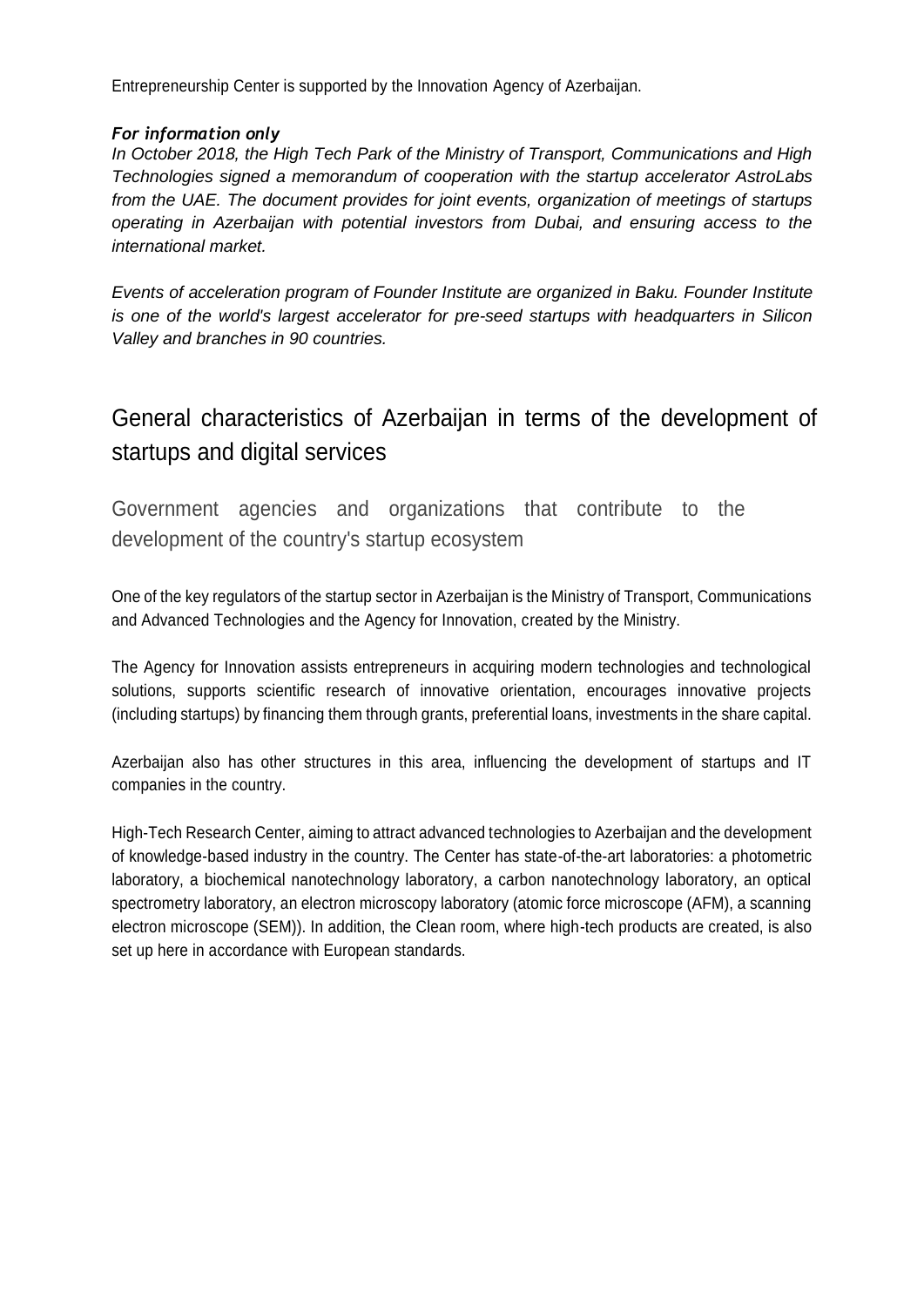**State Fund for Development of Information Technologies of Azerbaijan.** It was established by a decree of the President of Azerbaijan in 2012. The purpose of the fund is to give a boost to the work to support industrial activities in the field of information technology, attracting local and foreign investment in this area.

The Advanced Technology Park of the National Academy of Sciences of Azerbaijan (ПВТ НАНА) plays its role in the development of startups in the country - a territory with infrastructure, material and technical base, management bodies for the preparation of innovative products, experimental development and scientific research. The ПВТ was established in 2016. The purpose of creation is to increase state support in such spheres as sustainable development of the economy and improvement of its competitiveness, expansion of the areas of modern scientific and technological innovations and high technologies, scientific research, creation of modern complexes for mastering new technologies. The residents of the Park enjoy preferential tax treatment.

**Entrepreneurship Development Fund of the Ministry of Economy of Azerbaijan.** It was established in 2018 to improve the mechanism of state support for the development of entrepreneurship in Azerbaijan. At the time of its establishment, the authorized fund amounted to 1,094,254,581 manat, which is equivalent to \$643,679,160.

**The Small and Medium Business Development Agency of Azerbaijan** (KOBIA) is an organization supporting the development of small and medium-sized businesses in Azerbaijan, providing support to entrepreneurs, coordinating and regulating government services in this sector. The agency supports the registration of start-ups and the patenting of innovative ideas.

Public-private and private organizations and projects supporting startup development in Azerbaijan

**Caspian Energy Club** is a regional organization headquartered in Baku and uniting over 5000 companies and organizations from 50 countries that operate (or have intention to operate) in the Caspian-Black Sea and Baltic states. The club supports projects that help to create a favorable investment climate, lobbies for the development of digital economy, innovative and environmentally friendly technologies in all sectors of the economy.

**Startup competition "Yeni Fikir VI".** Organized by the Ministry of Economy and Baku University with the support of BP Azerbaijan and in partnership with the Innovation Center ASAN. The purpose of the contest is to stimulate the development of startups in the country and support innovative entrepreneurship.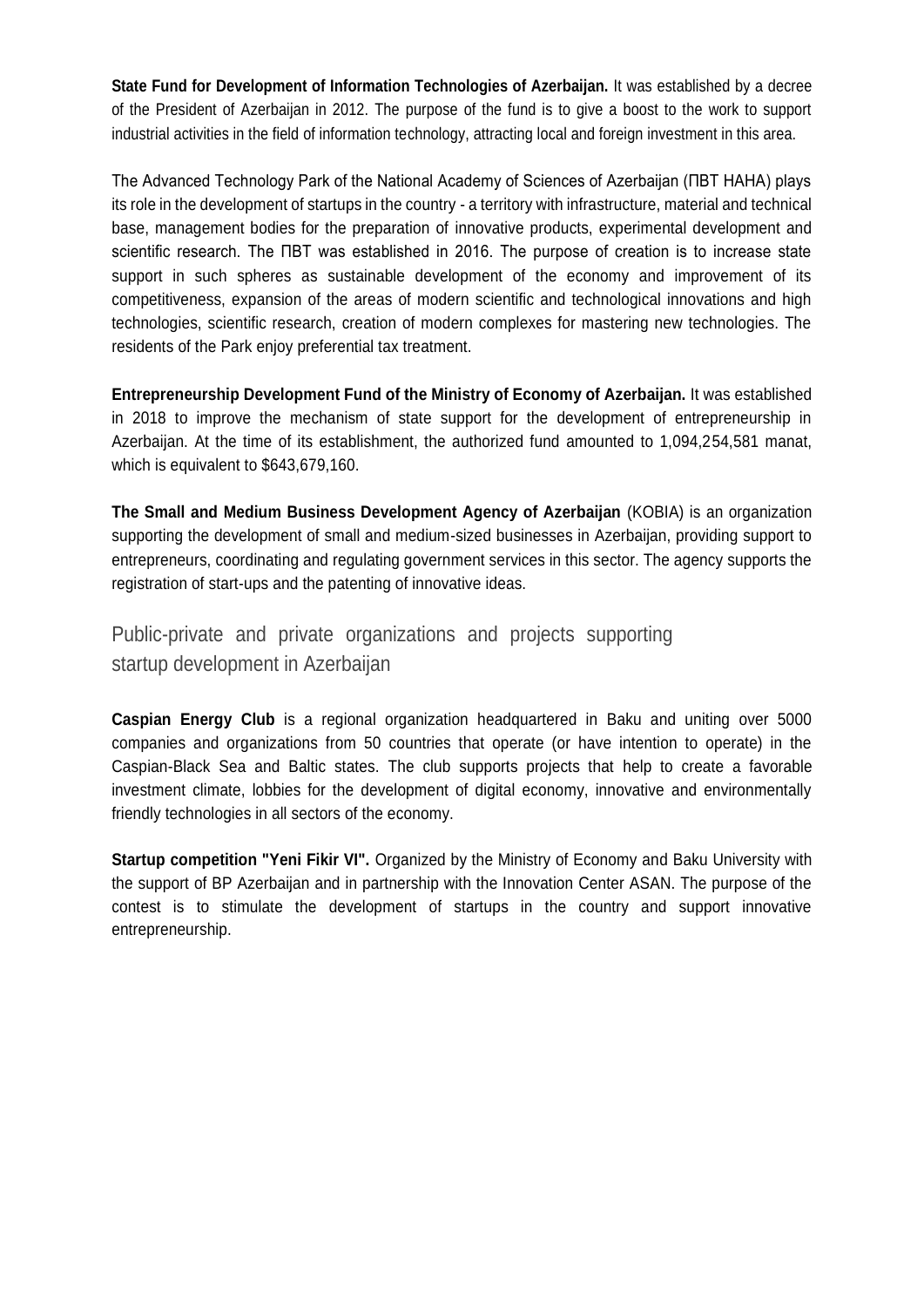#### Co-working spaces

#### **Name - The Office**

Address - 215 Bashir Safaroglu Street, Baku, Azerbaijan WEB-address - <http://theoffice.az/> Overview - [https://www.coworker.com/azerbaijan/baku/the](https://www.coworker.com/azerbaijan/baku/the-)office Working hours - Mon-Sat 10-00 to 22-00, Sun- off Price of rent of a fixed working place - from 350 AZN/month. Price of a workplace in Open Space - from 250 AZN/month. Personal office rent - from 800 AZN/month Availability of meeting rooms - yes

#### *Name - Co-working space INNOLAND*

*Address - 89 M.K. Ataturk ave., Baku, Azerbaijan, Tel: +994 12 444 74 33 (2670), e-mail: [office@innoland.az](mailto:office@innoland.az) WEB-address - <http://innoland.az/ru/activity/7> Overview - Working hours - 24/7 Rental price of a fixed workspace - Open Space Workplace Rental Price - Personal Office Space Rental - / Meeting Rooms Availability -*

*Name - Co-working Space Regus Address - Baku White City Business Centre, 5th floor, Baku, AZ1025 WEB-address - Overview - <https://www.regus.ua/ru-ua/coworking-space/azerbaijan/baku/baku-bwc> Working Hours - Rental price of a fixed workplace Open Space Workplace Rental Price - Personal Office Space Rental - / Meeting Rooms Availability -*

*Name - COLAB Address - Baku, 151 Neftchiler ave. (entrance from Uzeyir Hajibeyli street), phone: +994 50 278 00 72, email: [welcome@colab.az](mailto:welcome@colab.az) WEB-address - <https://colab.az/ru/> Overview - Working hours - Rental price of a fixed workplace - Price of a workplace in Open Space - 300 AZN/month. Rental of personal office space - / availability of meeting rooms - yes*

*Name - Fabrika Address - 92, Nizami Street, Baku, Azerbaijan WEB-address - <https://www.facebook.com/coworking.az/> ,<https://coworking.az/> Overview - https://www.coworker.com/azerbaijan/baku/fabrika Working hours - Monday-Friday: from 10:00 to 19:00, Saturday-Saturday: from 11:00 to 18:00 Fixed workplace rental price Price of a workplace in Open Space - 140 AZN/month. Rental of personal office space - / Availability of meeting rooms – yes*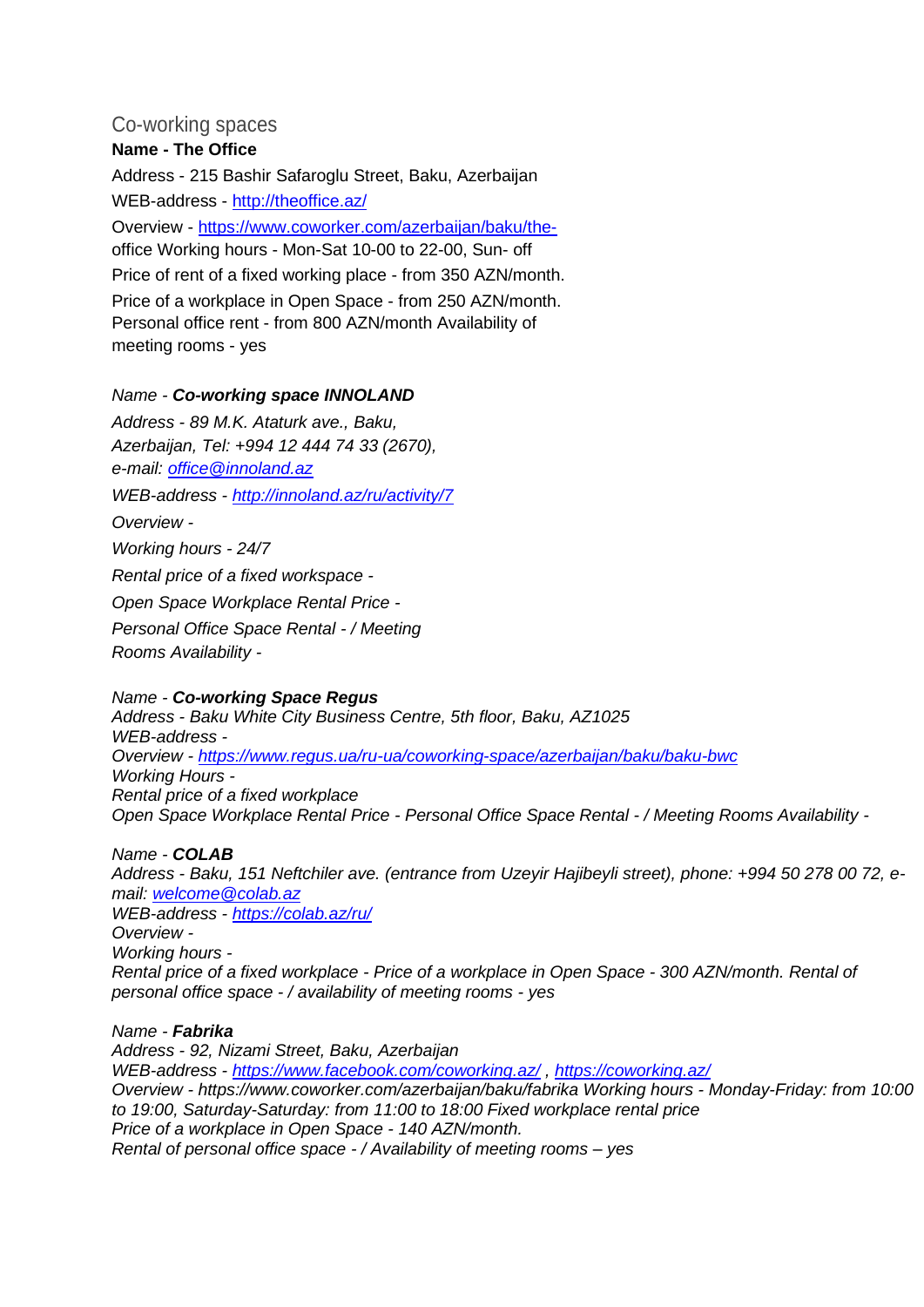More co-working spaces in Baku with addresses, descriptions and working hours can be found here.

Attracting investment/financing to startups

Startups in Azerbaijan have the opportunity to raise funding through:

- A grant competition held by the State Fund for the Development of Information Technology. It is possible to receive a grant from 10,000 to 300,000 Azerbaijani manats, or from \$5,880 to \$176,470 in the equivalent.
- Entrepreneurship Development Fund under the Ministry of Economy of Azerbaijan. The limit of small credits which can be given to the enterprises from the Fund is 50,000 manat, the limit of medium credits - 1 million manat, the limit of large credits - 10,000,000 manat. At that, the first half of the loan period is preferential. Loan terms are three, five and ten years for small, medium and large loans respectively.
- Infipro Inc is a venture capital fund in Baku investing in IT, Internet and software startups.
- A joint fund of the Ministry of Transport, Communications and High Technologies of Azerbaijan and DAAL Venture Capital, a venture fund from Saudi Arabia. The formation of the fund provides for the Memorandum signed in May 2019 during the international summit Monex Caspian in Azerbaijan.
- Khazar Ventures is an organization that makes venture capital investments in start-ups in Azerbaijan.

### Development of the fintech market in Azerbaijan

The development of the fintech market in the country is at the initial stage. The sphere is regulated by the state. This is the subject of such documents as the Strategic Roadmap for 2016-2020.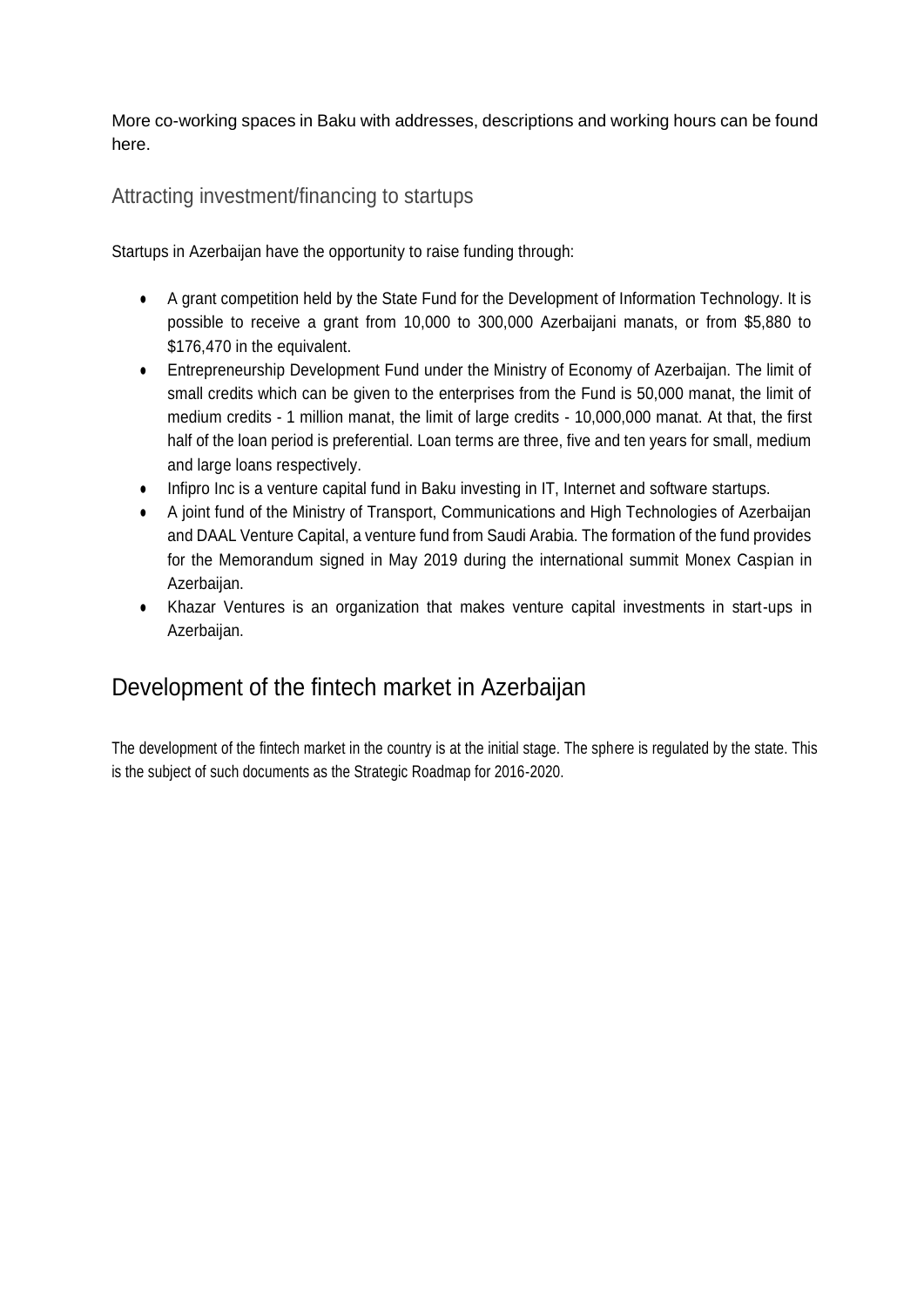"On the Development of Financial Services in the Republic of Azerbaijan". (this document defines the measures to accelerate the digital transformation of banks), " The State Program for the expansion of digital payments in the Republic of Azerbaijan for 2018 - 2020. The purpose of the program is to increase non-cash payments between citizens, business entities, and government agencies and, as a result, to strengthen the financial resource base of banks.

Events are held in the country to promote and popularize fintech. For example, on 8-9 October 2020 the Association of Banks of Azerbaijan together with partners organized online FINTEX SUMMIT 2020 on the theme "New trends in the banking and payment ecosystem: innovative solutions, fintech and security". The aim of the summit was to support the participants of the financial and banking sector to study the trends and dynamics of their development, exchange knowledge and experience, find new partners and new market opportunities.

In 2019, Bank Republic and INNOLAND Incubation and Acceleration Center of the State Agency for Services to Citizens and Social Innovations under the President of the Republic of Azerbaijan **announced** Azerbaijan's first incubation program for fintech startups, Open Banking Lab. The duration of the program is 16 weeks.

### The Possibility of Using Blockchain Technology in Azerbaijan

Azerbaijan has launched pilot projects to use blockchain in a number of areas.

In 2018, Azerbaijan announced the use of blockchain and smart contracts in the country's legal system and in the housing sector. In December 2018, the State Property Committee of Azerbaijan launched a pilot project on the use of blockchain technology in the registration of real estate.

In May 2019, it was announced that by the end of the year, blockchain will be introduced in the financial sphere of Azerbaijan. In particular, the Central Bank of Azerbaijan was to transfer all electronic transactions to blockchain. In October 2020, the Central Bank of Azerbaijan launched the BankID blockchain-based bank customer identification system. The blockchain-based system was created by IBM using Hyperledger Fabric, an open source platform of the Linux Foundation consortium.

On June 13, 2019, the State Customs Committee of Azerbaijan and IBM Corporation signed a Memorandum of Cooperation on the use of blockchain technology in customs procedures. Integration of container transportation data through blockchain technologies into the information system of the Azerbaijani customs was to be completed in 2019. In September 2019, Azerbaijan began implementing blockchain technology in information and document exchange processes with the Georgian customs.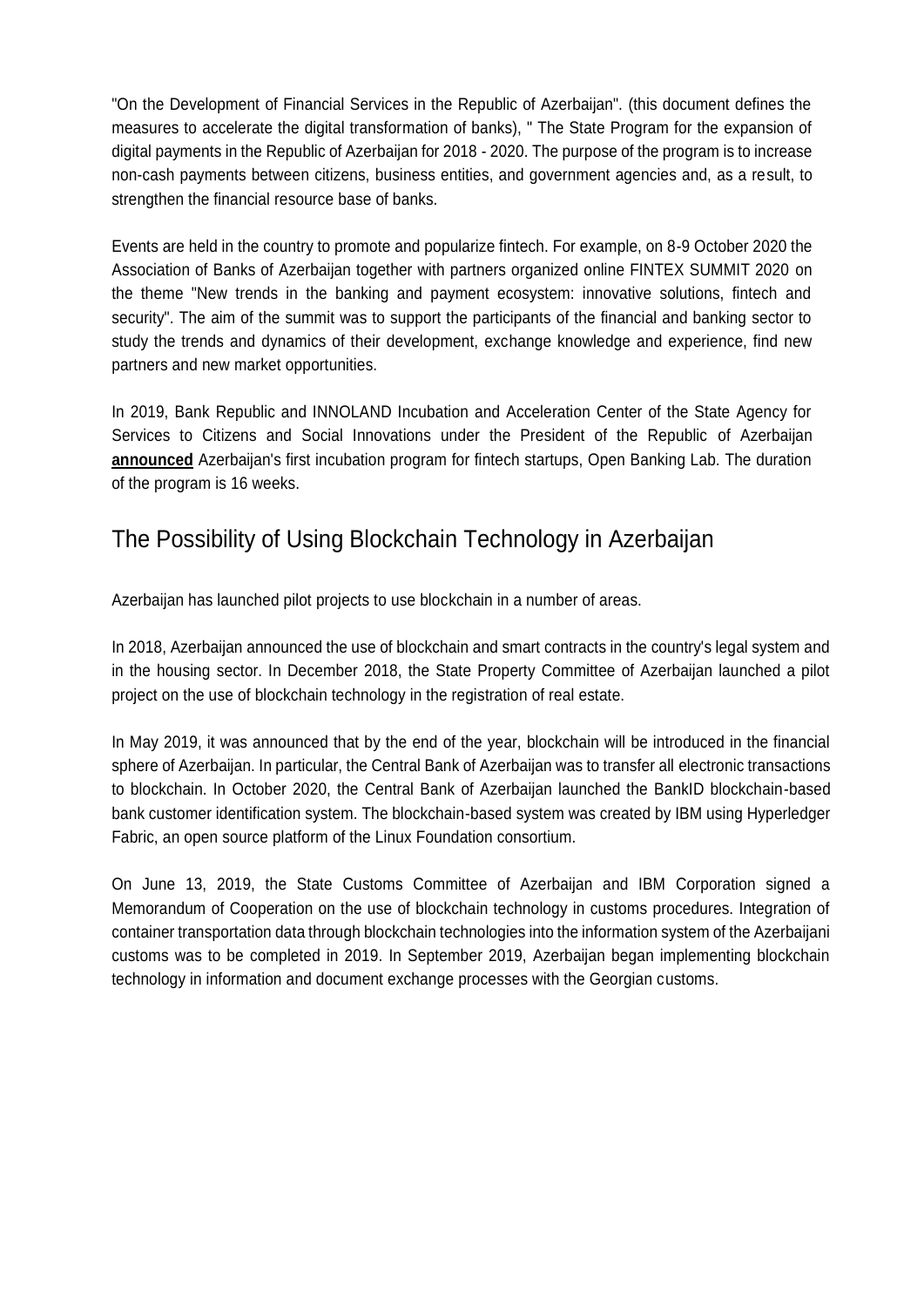## Special benefits for startups, IT companies in Azerbaijan. The registration procedures for obtaining these benefits

"A Startup Certificate."

According to the Tax Code of the Republic of Azerbaijan, startup legal entities are exempt from income tax on income from innovation activities for 3 years from the date of receipt of the "a startup certificate. The certificate should be issued by the Small and Medium Business Development Agency of Azerbaijan (KOBIA).

### Benefits for residents of the НАНА Advanced Technology Park

Benefits are granted for 10 years from the date of registration. Residents are exempt from income tax (except for labor income tax), income tax, VAT, property tax (in the ПВТ), land tax (tax on land used in the Park), customs duty on importation of equipment and installations for construction of production facilities.

You can apply for residency in ПВТ НАНА online. To do this, you need to download the application form on the page, then fill it out and send it to office@ameaytp.az. The application will be considered within 2 working days.

## General economic situation in Azerbaijan, conditions for relocation and office opening

*According to the State Statistics Committee of Azerbaijan, the average monthly salary in January-August 2020 is 710.2 manat, which is equivalent to \$417.7.*

*Food prices in 2020 equivalent to \$ in Baku on average (data of Numbeo.com service):*

- milk (1 liter) \$1.04
- Milk (1 liter) \$1.04;
- loaf of white bread  $(500 g)$  \$0.29
- Rice (white,  $1$  kg) \$1.49
- Eggs (12 eggs) \$1.32
- Local cheese (1 kg) \$3.86
- Chicken fillet  $(1 \text{ kg})$  \$3.58
- Beef loin (1 kg) \$7.37
- Apples  $(1 \text{ kg}) $0.94$
- Bananas (1 kg) \$1.39
- Oranges  $(1 \text{ kg}) $1.60$
- Tomatoes  $(1 \text{ kg}) $1.10$
- Potatoes  $(1 \text{ kg}) $0.53$